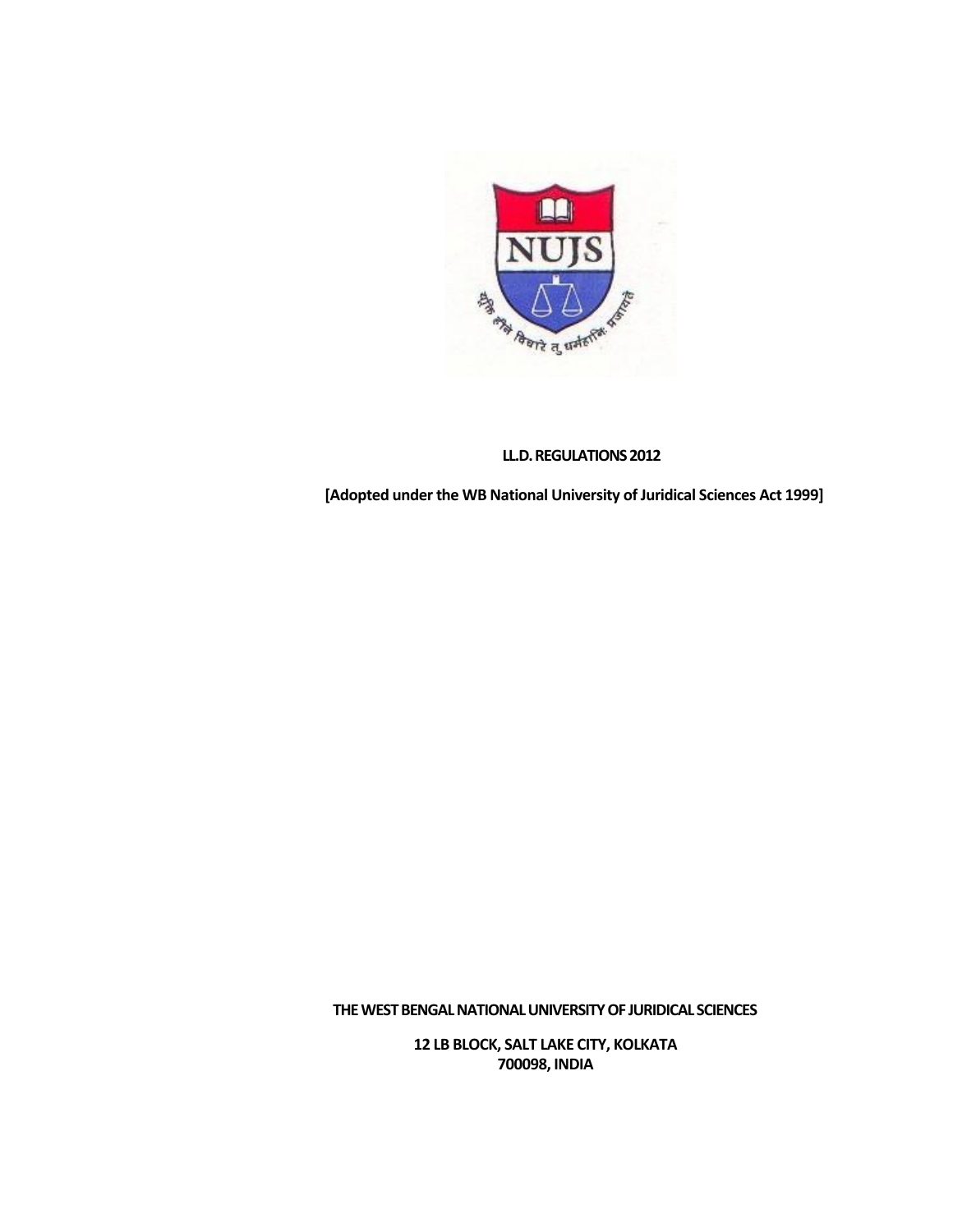## **THE WB NUJS REGULATIONS GOVERNING AWARD OF THE DEGREE OF DOCTOR OF LAW (LL.D.) 2012**

### **1. TITLE AND COMMENCEMENT**

- 1.1 These Regulations shall be called the Regulations governing the standards and procedures for the award of the degree of Doctor of Law [LL.D.] of the West Bengal National University of Juridical Sciences (NUJS), Kolkata.
- 1.2 These Regulations shall come into force from the date of assent by the Academic Council.

### **2. DEFINITIONS**

In these Regulations, unless the context otherwise requires

- 2.1 "Approved list of Examiners" means the panel of examiners chosen by the Vice Chancellor, recommended by the Academic Council and approved and appointed by the Executive Council of the University for adjudicating/evaluating the LL.D. thesis.
- 2.2 "Candidate" means any person who satisfies the prescribed eligibility conditions as stated later in Regulation 4 and who intends to register for the LL.D. degree;
- 2.3 "Degree" means the degree of Doctor of Law [LL.D.];
- 2.4 "Doctoral Committee (LL.D)" means the Committee constituted by the Vice Chancellor and approved by the Academic Council.
- 2.5 "University" means the West Bengal National University of Juridical Sciences, Kolkata.

# **3. CONSTITUTION AND FUNCTIONS OF THE DOCTORAL COMMITTEE (LL.D.)**

- 3.1 The Doctoral Committee (LL.D.) shall consist of
	- (a) The Vice Chancellor,
	- (b) Four internal members designated by the Vice Chancellor for three years among the Professors, Associate Professors and Assistant Professors of the University having Ph D degree.
	- (c) Two external members either holding LL.D. degree or being senior professors of law having done significant contribution in the field of law.

The Vice Chancellor shall be the Chairperson of the Doctoral committee. Wherever the Vice Chancellor shall be absent, the senior most Professor of Law of the University shall be the Chairperson. The Assistant Registrar (Academics) shall be the secretary of the committee.

- 3.2 The Doctoral Committee (LL.D.) shall
	- (a) Conduct pre‐submission colloquium as in 6.1 below;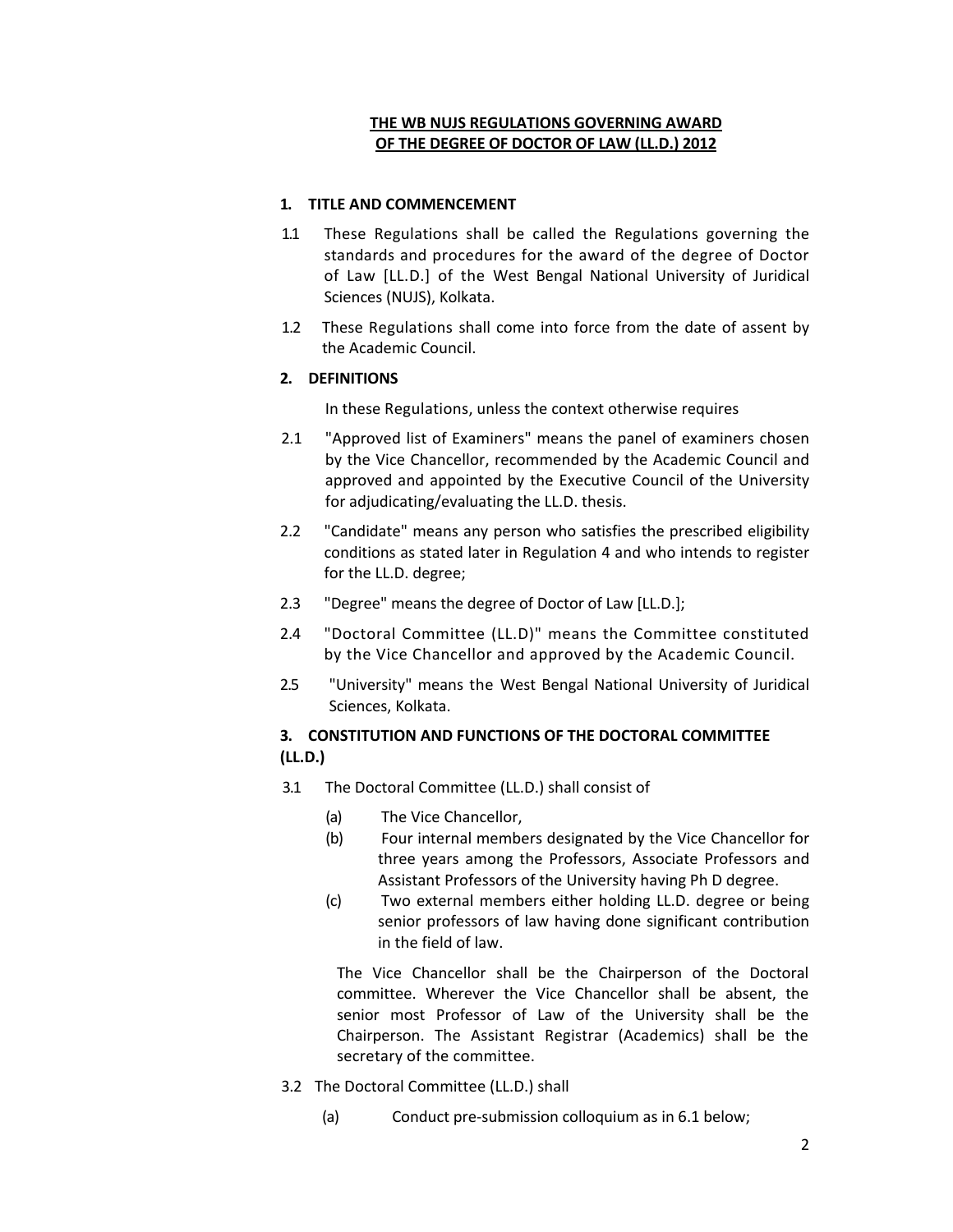- (b) Assist the Vice Chancellor in selecting ten examiners for the evaluation of the thesis from the Approved List of Examiners as in 7.1 below.
- (c) Conduct open viva‐voce of the candidate as in 7.4 below.

### **4. ELIGIBILITY CRITERIA FOR A CANDIDATE**

Any candidate who satisfies the following conditions is eligible to seek registration for LL.D. in the University upon application for registration after going through these Regulations and Guidelines for LL.D. which shall be supplied along with the application.

- 4.1 The candidate shall have Ph.D. Degree in Law of any recognized University.
- 4.2 The candidate must have published as the main author a minimum of ten articles in the peer reviewed/refereed journals having ISSN number or books of repute with ISBN number after the completion of Ph.D.

### **5. REGISTRATION**

- 5.1 Application for Registration with prescribed fees shall be submitted to the University along with 10 hard copies and one soft copy of the synopsis.
- 5.2 The LL.D. Registration is valid for FIVE years only from the date of Registration.

### **6. SUBMISSION OF THE THESIS**

6.1 (a) The candidate is eligible to submit his / her Thesis only after completing 3 years of Research Work from the date of his / her Registration.

(b) The candidate shall submit to the University 10 copies of the Synopsis of his / her LL.D. Thesis highlighting contents of the Thesis and enclose evidences of three research publications in the aera of research authored solely by him/her in Journals/books of repute in the form of acceptance letters or published papers.

(c) The Chairperson of the Doctoral Committee (LL.D.) shall organize the Pre‐Submission Colloquium meeting before the faculty members in the University at the earliest.

(d) The Doctoral Committee (LL.D.) shall advise and offer suggestions to the candidate for the finalization of the Thesis.

(e) The decision of the Doctoral Committee (LL.D.) shall be communicated to the candidate.

(f) If the Doctoral Committee (LL.D.) is not satisfied with the Pre‐ thesis Submission Colloquium of a candidate, it may ask the candidate to appear for the Colloquium again after a gap of one month.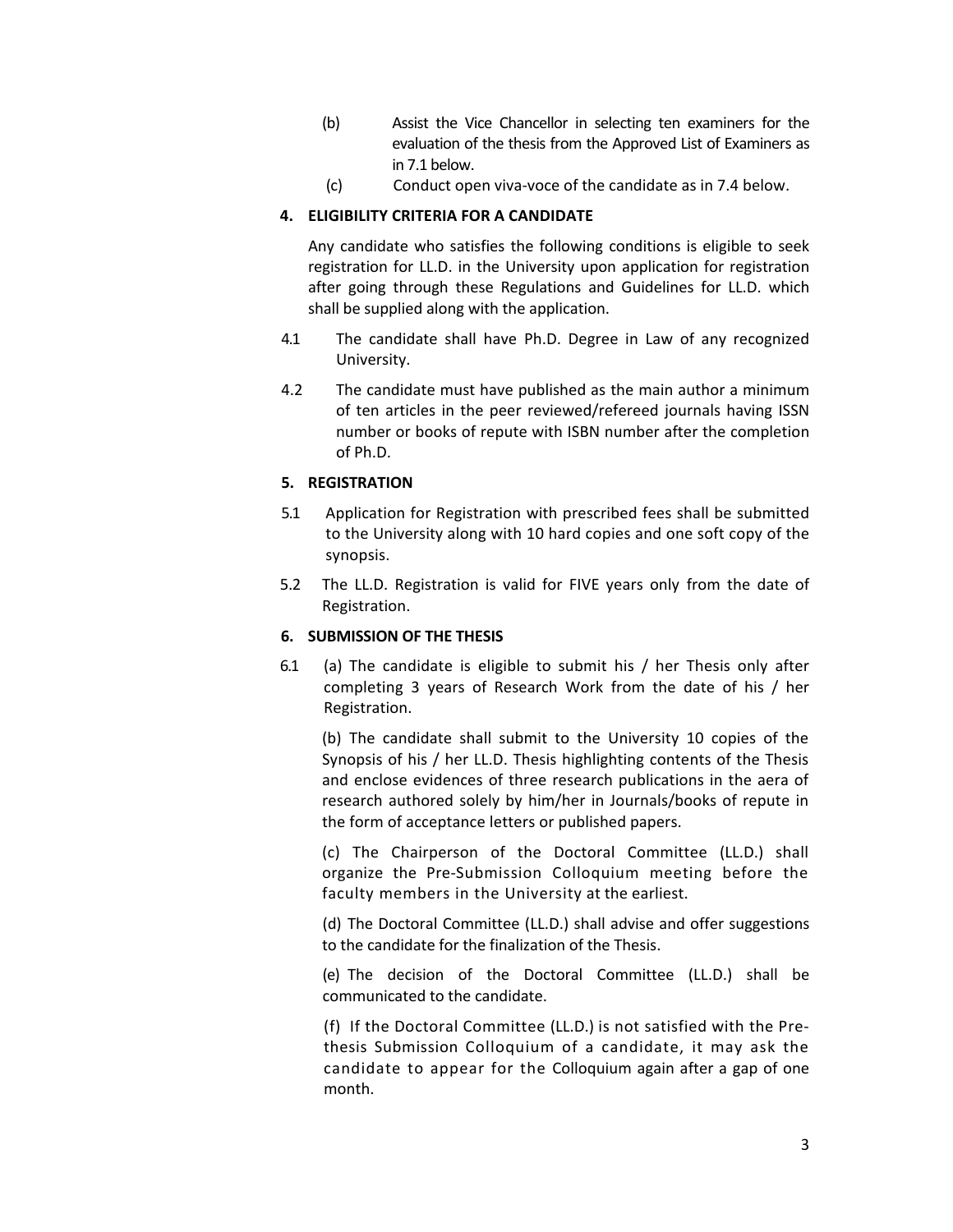- 6.2 After the successful completion of pre‐submission colloquium, the candidate shall submit a soft copy of the final thesis.
- 6.3 The candidate shall prepare a Thesis embodying results of original research and submit 8 copies of his / her LL.D. Thesis along with 10 copies of abstract of not more than thousand words and the electronic version of the Thesis in .pdf format (3 discs) for evaluation.
- 6.4 A declaration by the candidate about the originality and the fact that it has not been previously submitted by the candidate either for award of any Degree or Diploma to this or any other University, shall be enclosed along with the Thesis.
- 6.5 If any candidate fails to submit his / her LL.D. Thesis within five years, he / she may apply to University for extension of his / her Registration for a maximum of two more years with the recommendation of the Doctoral Committee (LL.D.) by remitting a penalty of Rs. 25,000/‐ in addition to the annual fee.
- 6.6 If a candidate fails to submit Thesis even after seven years, his / her LL.D. Registration shall stand annulled.

### **7. EVALUATION OF THE THESIS**

7.1 The Thesis shall be evaluated by three external examiners, out of them one shall be a foreign examiner, selected by the Vice Chancellor from the list of six examiners shortlisted by the Vice Chancellor in consultation with the Doctoral Committee (LL.D.) from the approved list of examiners.

### 7.2 **Evaluation Reports:**

(a) The External Examiners shall send the Evaluation Report to the University.

(b) Apart from the Evaluation Report, each Examiner is required to submit a Short Report in the prescribed proforma duly signed and sent as Hard Copy/ FAX/ Scanned Image by E-mail.

#### 7.3 **Decision about Evaluation:**

(a) For award of LL.D. degree there shall be unanimous recommendation by all the three external examiners that the thesis be accepted for the award of LL. D. degree.

(b) If a minimum of two out of three External Examiners reject the Thesis outright, the University shall notify rejection of the Thesis and cancellation of LL.D. Registration.

(c) If one of the External Examiners rejects the thesis, the thesis shall be referred to another examiner. If this Examiner also rejects the Thesis, the University shall notify Rejection of the Thesis and cancellation of LL.D. Registration.